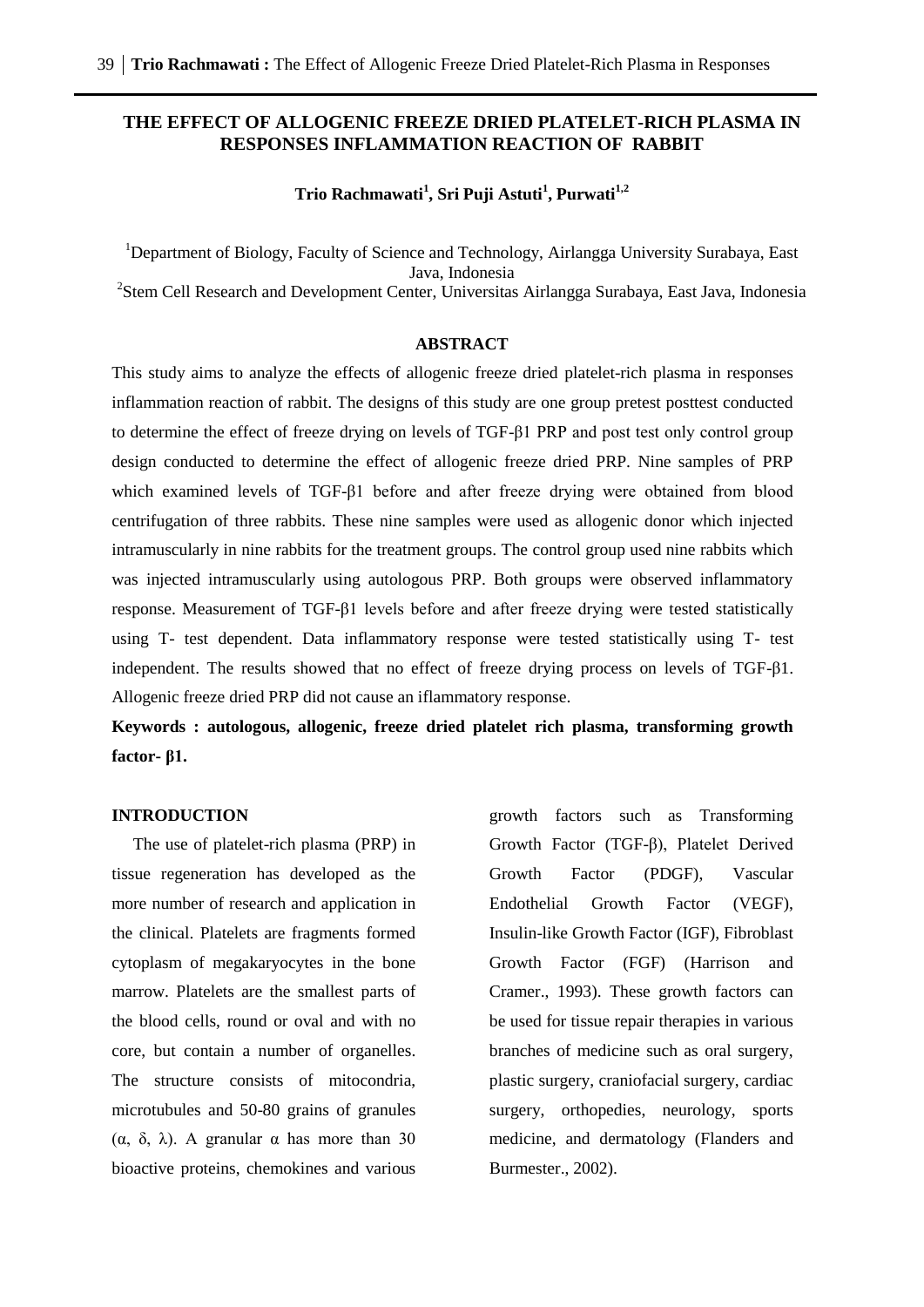In the case of tissue repair, growth factor such as TGF-β stimulates fibroblasts and increases extra cellular matrix formation (ECM). Transforming Growth Factor –  $\beta$  also increases collagens for wound healing process. Other growth factor such as PDGF also functions in the repair of bone tissue by stimulating the production of collagen type1, which induces the synthesis of bone (Koerner et al., 2008). In the process of tissue repair tendon IGF can stimulate the proliferation and differentiation of myeloblast (Harmon., 2010).

 In general, platelets are used for clinical applications derived from the patient's own (autologous). The use of autologous products can eliminate immunologic reactions and disease transmission (Alsousou *et al*., 2009). However, autologous therapy cannot be performed in patients with a deficiency or abnormality of platelet function. This leads to the use of autologous in large variability, because the platelet concentration varies between individuals. Thus, it is difficult to evaluate the results scientifically (Rozman, 2002). Some patients also do not have the courage to do blood sampling in large numbers. Therefore, the use of allogenic PRP (derived from other individuals within a species) is needed as an alternative to growth factor therapy.

 This study aims to analyze the effects of allogenic freeze-dried platelet-rich plasma in immunological responses of rabbits. The immunological response were observed from inflammatory response.

## **MATERIALS AND METHODS**

 This study was conducted under permission of Animal Care and Use Committee (ACUC) Airlangga University. The first step was using nine samples of PRP with measured  $TGF - \beta1$ before and after freeze drying process. The second step was with two groups, control and treatment groups. The control group used nine rabbits injected intramuscularly using autologous PRP whereas the nine rabbits in the treatment group were injected intramuscularly using allogenic freezedried PRP. Inflammatory response were observed in both groups. Measurement of TGF-β1 levels before and after freeze drying were tested statistically using dependent T- test, while that of the independent was employed for statistically testing data of inflammatory response and increasing levels of IgM.

### **RESULTS**

# **Levels of TGF - β1 Before and After Freeze Drying Process**

The results showed that the highest level of TGF-β1 at PRP before freeze drying process was 232 pg / ml and that of the lowest was 136 pg / ml, with the mean of 178 pg / ml and SD  $\pm 27$  pg / ml. Meanwhile, the highest level of TGF-β1 in PRP after freeze drying process was 192 pg / ml and the lowest was 124 pg / ml, with the mean of 162 pg / ml and SD 23 pg / ml. From statistical decision of  $0.081 > 0.05$ , it can be concluded that the level of TGF-β1 in PRP before and after freeze drying process was not significantly difference.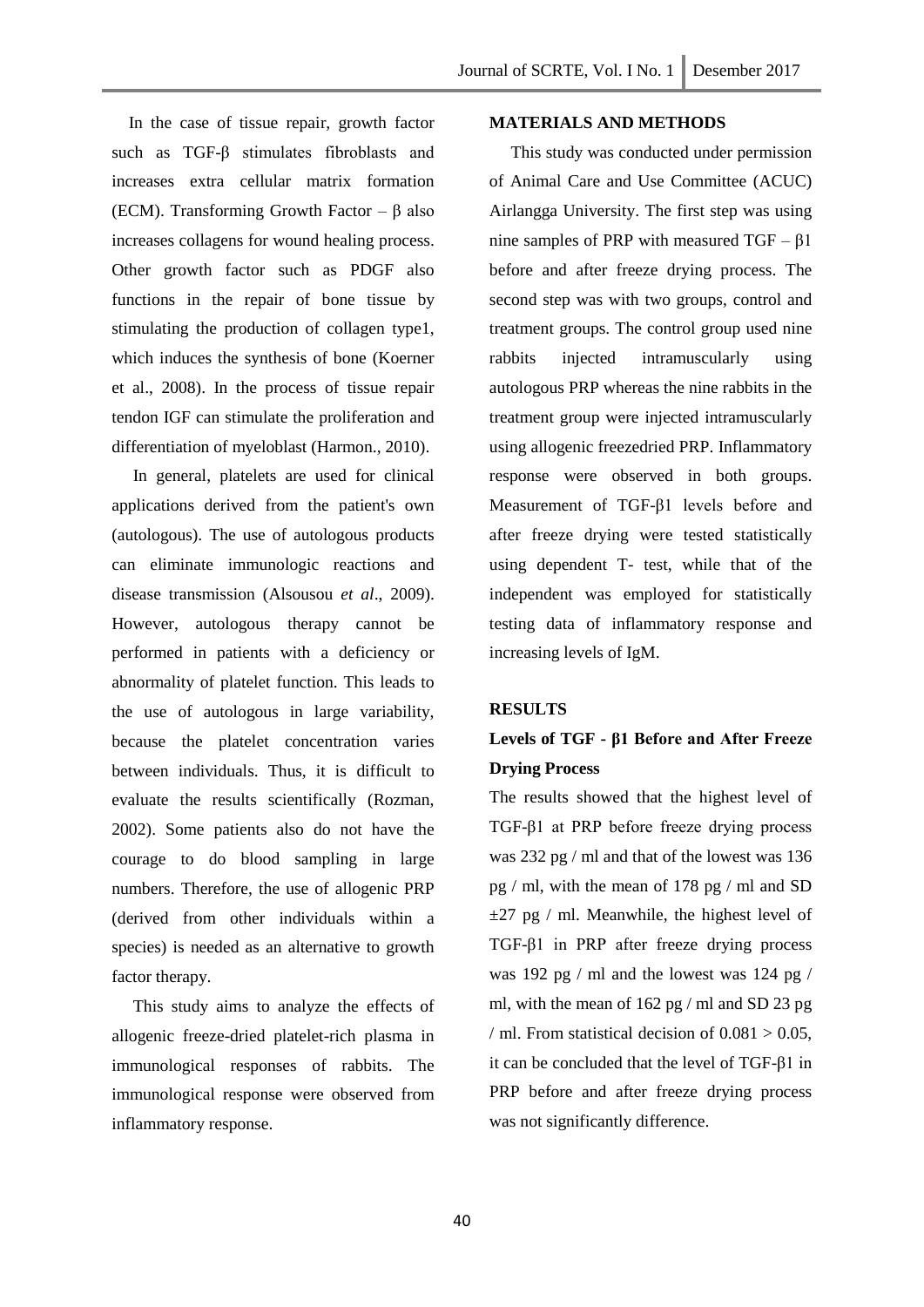

**Figure1:** Levels of TGF - β1 Before and After Freeze Drying Process

#### **Evaluation of inflammatory reactions**

| Autologous             | Control         | Control | Control | Control | Control | Control | Control | Control | Control         |
|------------------------|-----------------|---------|---------|---------|---------|---------|---------|---------|-----------------|
| PRP                    |                 | 2       |         | 4       |         | 6       |         | 8       |                 |
| <b>Body</b>            | 38.5            | 38.3    | 39.1    | 38.8    | 39.1    | 39.2    | 38.9    | 38.3    | 38.5            |
| temperature<br>$^{0}C$ |                 |         |         |         |         |         |         |         |                 |
| Allogenic              | Treatme         | Treatme | Treatme | Treatme | Treatme | Treatme | Treatme | Treatme | Treatme         |
| freeze dried           | nt <sub>1</sub> | nt $2$  | nt $3$  | nt $4$  | nt $5$  | nt $6$  | nt $7$  | nt $8$  | nt <sub>9</sub> |
| <b>PRP</b>             |                 |         |         |         |         |         |         |         |                 |
| <b>Body</b>            | 39.3            | 38.5    | 39.2    | 38.9    | 38.7    | 39.2    | 38.5    | 38.6    | 39.1            |
| temperature<br>$^0C$   |                 |         |         |         |         |         |         |         |                 |

Table 1. Data rabbit body temperature control and treatment groups after intramuscular injection

 Referring to data on rabbit body temperature in control and treatment groups after intramuscular injection, statistical results were  $0.379 > 0.05$  meaning that there was no difference in body temperature in the control group (autologous) and treatment group (freezedried allogenic PRP). Thus, the use of allogenic freezedried PRP did not cause inflammatory reactions / inflammation.

## **DISCUSION**

 Allogenic PRP used in this study first performed the process of freeze drying. The purpose of the freeze drying process is to preserve the content of growth factors contained in PRP. Several studies have been conducted to determine the advantages of the

use of freeze drying in the process of preserving a material or substance which is susceptible to heat like growth factor of TGFβ1. Another study showed that freeze drying process did not affect the concentration of TGF- β2 contained in the freeze- dried amniotic membrane. This is evidenced from the results of this research showing no significant difference between the concentrations of total TGF-β2 in the form of fresh amniotic membrane and freeze-dried (Baradaran *et al*., 2007).

 Although platelet is not a cell with a nucleus, the membrane surface contains a number of family immune molecules such as MCH Class I, Fc receptors and complement binding site. Platelet membrane also contains